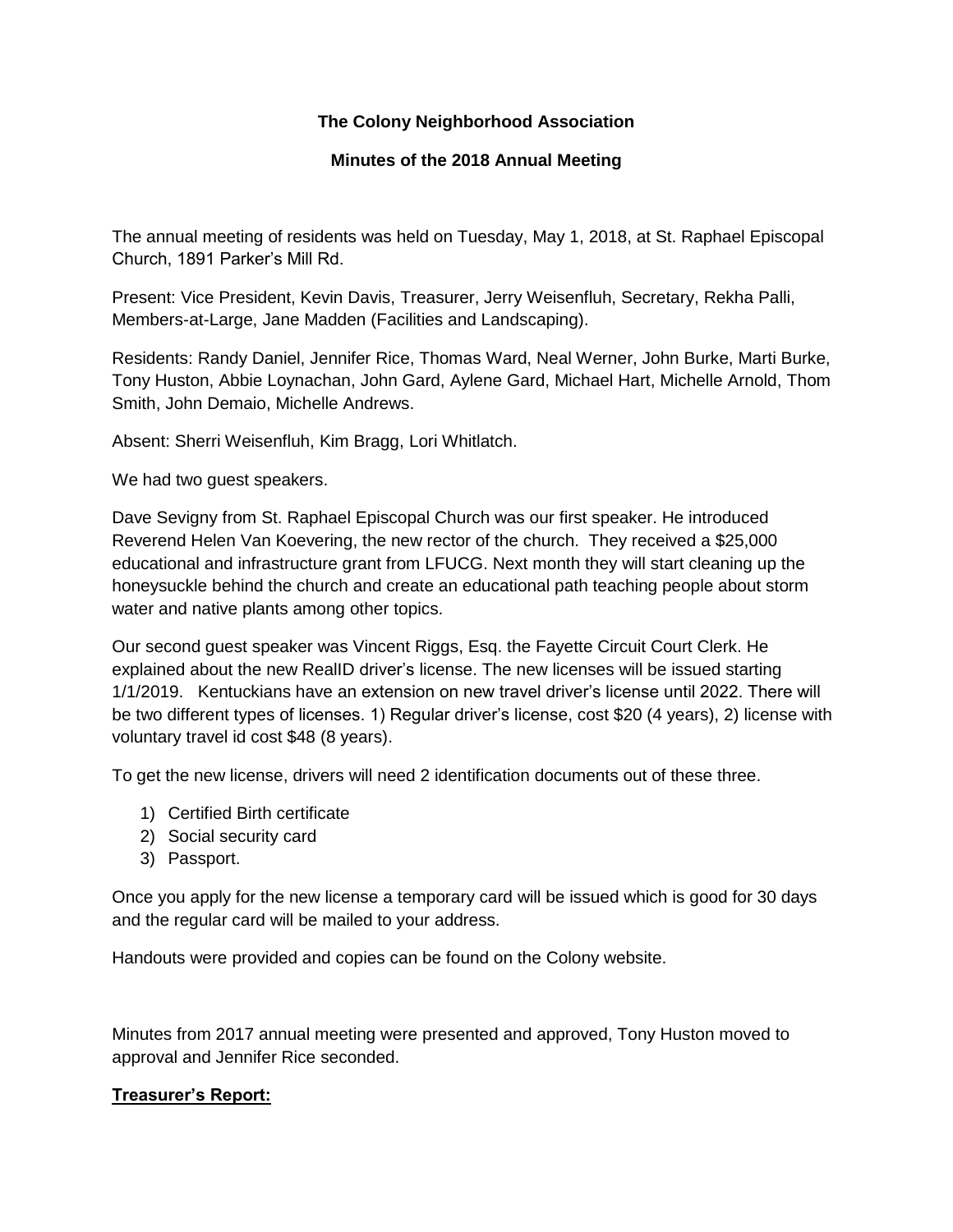Budget was presented by Treasurer, Jerry Weisenfluh. 46 residents out of 72 paid dues. 1 donation from friend was received. We had lowest number of contributions. Last year 3 reminders for payment were sent. Thom Smith wondered if we can change the by-laws to make the dues mandatory. We have reserve funds of \$10,321. We saved \$1,015 because of the volunteers who helped cleaning the islands.

# **Landscaping:**

Jane Madden has been working on landscaping. We have to dig out the old dead plants at the entry beds. Hydrangeas are coming up. Annuals are placed in the new planters; if you live near the islands please water them. We bought a new 20 gallon water cart which is great help to water the plants. We are going to have new plants on lower islands. We lost Redbud tree on Upper Island and needs to be replaced. Finished third phase at wildcat chase; honeysuckle had been cleared and native Bluegrass plants are put in their place and all of them are coming up. Thanks were expressed to Marianne Brian for her contributions to maintaining the planting beds.

# **Communications:**

Kim Bragg Created new website [www.the-colony.info,](http://www.the-colony.info/) Jerry Weisenfluh has temporarily taken over as webmaster until another interested neighbor volunteers for the position.

Under "Docs" we have current and historical documents. Meeting minutes and budget are under the Current Docs link and all past years meeting minutes, article of the corporation, by-laws are under the Historical Docs link. Committee created the policy for advertisements. Currently we have one ad. A 6-month AD will cost \$25 for the residents and \$50 for nonresidents.

There is a new Events tab. Please let us know if there is an event going on. We will put it up if it is appropriate.

From the home page you can subscribe for emails. You will get email when there is an update to the website.

# **Hospitality Committee:**

Lori Whitlach (absent)

New Neighbors: Phillip Petrie and family, Michelle Arnold, John and Aylene Gard. We had our Annual picnic on September 10 at Thom Smith and Rodney Day's home. We need

volunteers for 2018. We had our tree lighting on December 3<sup>rd</sup> from 4 to 6pm. We had great weather and good

turnout.

# **Safety Committee:**

We had a couple of break-ins so we held a security meeting on February 27th, 2018. New colony and Parkers landing neighbors are invited for this meeting. Officer Towery suggested:

Locking doors including the garage door all the time.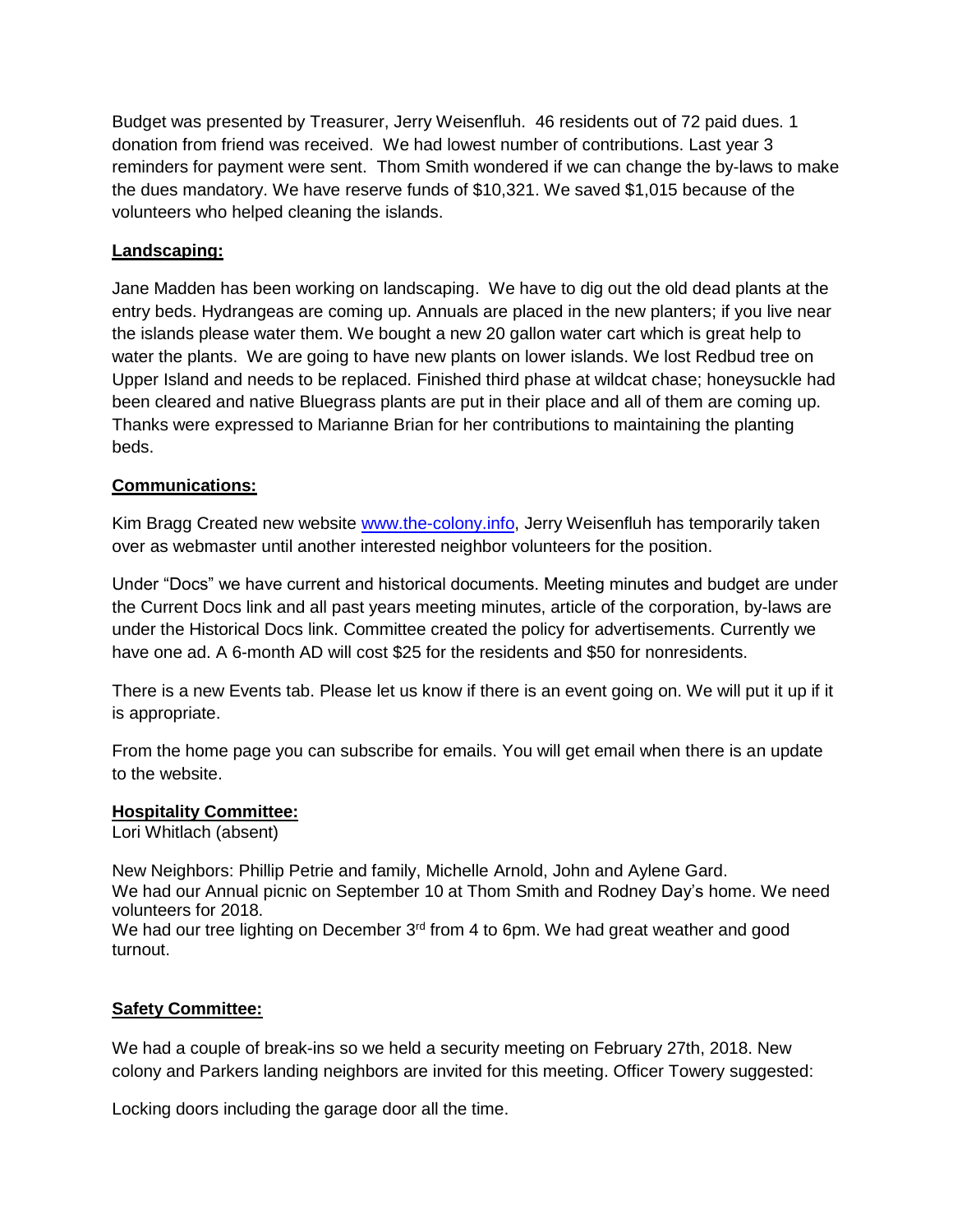Keeping your front lights on and have motion lights at the back of the house.

Set up neighborhood watch and communicate with the neighbors. Kevin Davis volunteered for Neighborhood Watch as block captain. Every 10 houses will be one watch and then have a communication tree set up. If you are interested in neighborhood watch please contact Kevin.

Police recommend removing fake security camera because it creates false sense of security and a liability for the Colony board.

# **President's report:**

The Colony owns our light poles and front lights at the entry and we are responsible for maintaining and paying electricity. All lights are currently functioning. All light poles were sanded, primed and painted this year which cost \$1,680.

Versailles Road Construction plans are underway. Some property easements have been purchased and designs have been completed. Right of way still needs to be purchased for some properties. Construction supposed to start later in the year (no timeline given).

Sherri attended three workshops on Neighborhood Association, Best Practice sponsored by Billings Law Firm (no cost to our association). Colony association rejoined the Fayette County Neighborhood Association (an alliance of Neighborhood Associations). Sherri also attended Zoning Workshop.

# **Nominating Committee:**

We formed a nominating committee; Linda Birk and Perry Bozarth volunteered to serve. They talked to 17 individuals and created a slate for the election.

2018-19 board.

President Jerry Weisenfluh Vice President John Burke Secretary Abbie Loynachan Treasurer Kevin Davis At Large Jane Madden At Large Darlene Bozarth At Large Brigitte Prather

Ballots for election were distributed to the attendees and the slate was unanimously elected.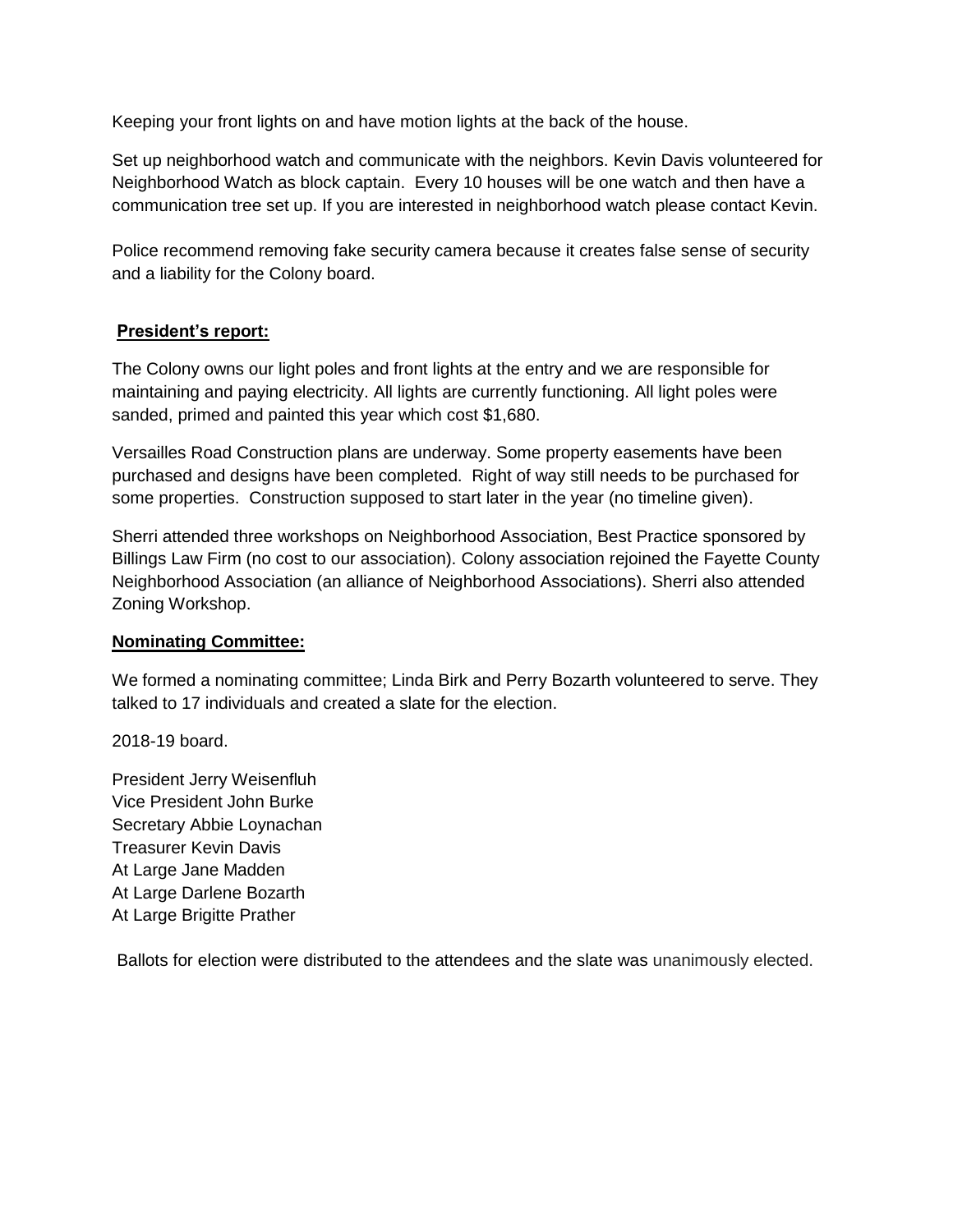# **Colony Neighborhood Association**

# **Minutes**

# **January 8, 2018**

**Present**: Jane Madden, Kevin Davis, Jerry Weisenfluh, Sherri Weisenfluh

Guest: Linda Birk, representing Nominating Committee

Absent: Rekha Palli, Kim Bragg, Lori Whitlatch

**Approval of Minutes**‐Kevin Davis approved minutes and Jane Madden seconded

**Nominating committee** ‐ Ad Hoc Committee, Perry Bozarth and Linda Birk both agreed to serve on a Board of Directors Nominating Committee. They are charged with improving the transparency of election of board members. Several ideas were discussed as well as realities in difficulties in recruitment. Several members of the Board are willing to continue serving in 2018‐2019 Board.

A letter will be generated to residents and placed in their mailbox. The letter will explain the need for recruiting new board members, the various positions and responsibilities of board members, as well as logistics of the board meetings (times, location etc.). Sherri will be responsible for generating this letter and getting it posted on web as well as delivery.

Linda and Perry will attend the March Board meeting with recommendations and possible list of individuals interested in serving.

Sherri Weisenfluh will step down as President at the end of the current term. Kim Bragg will also rotate off the board at the end of the term.

#### **Reports**

# **Treasurer's report** ‐ Jerry Weisenfluh,

Highlights of the report:

Only 45 residents (61%) to date have paid their contribution. About \$625.00 less than projected.

9 residents who have consistently paid in previous years have not yet paid

Analysis of checkbook confirms we began the year with \$892. Carryover from the previous year offsetting the shortage of dues.

Available funds for remainder of the year are \$941. Budgeted as follows

Lightings \$530

Annual meeting \$180.

Landscaping \$231.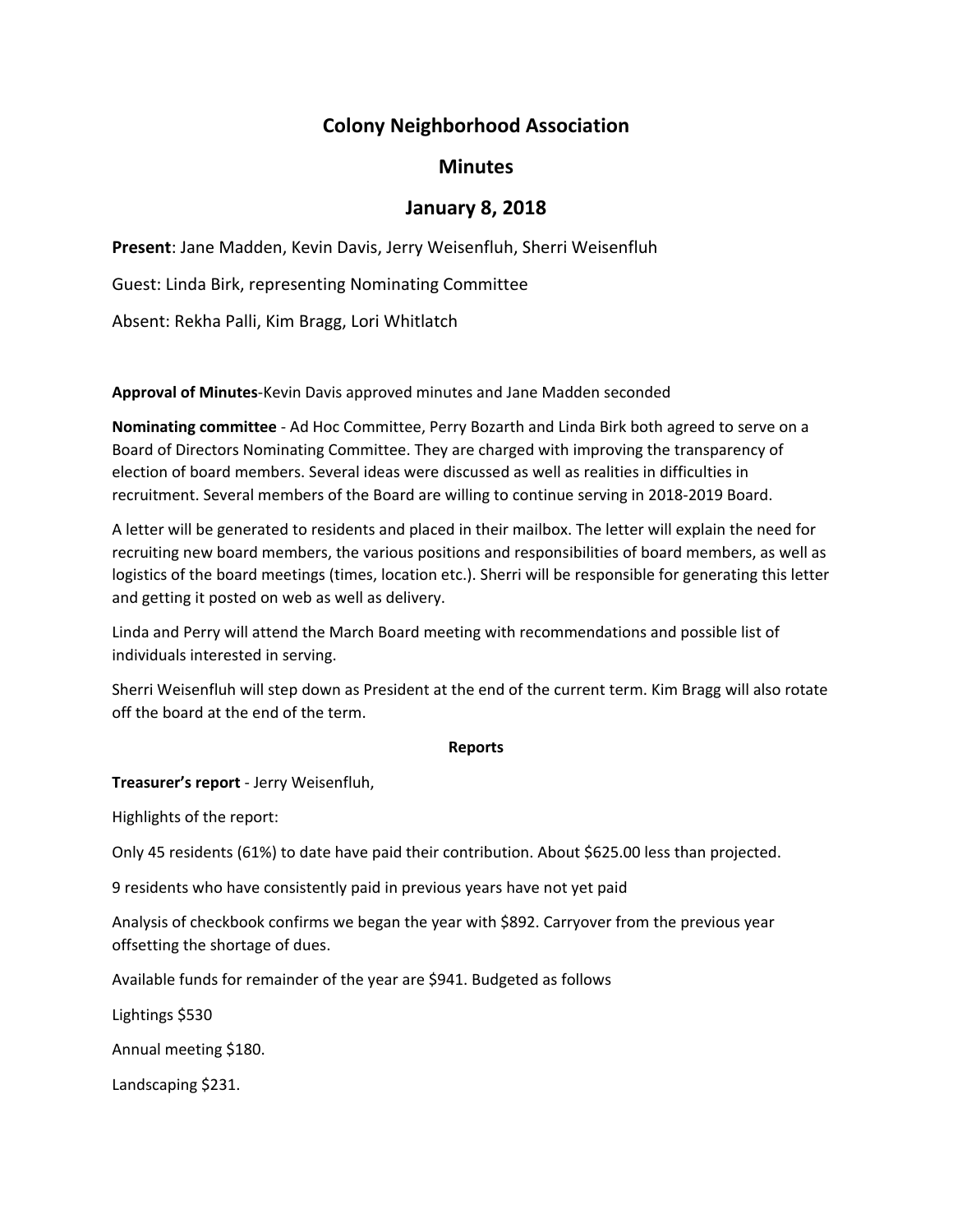A discussion considered adding money to landscaping and using less money for food at the annual meeting. This was approved by the Board. The treasurer's report was approved by Kevin Davis and seconded by Jane Madden.

#### **Hospitality** –Sherri Weisenfluh gave the report

Tree Lighting very successful‐thank you to Kurt for playing Santa Claus and George and Linda Birk for picking up Santa in golf cart, thank you to Debbie Moody for loan of Santa suit. About 40 residents attended.

New neighbors, Paul Petrie and family moved into 1208 Colonial Drive. Sherri and Jerry will visit with welcome letter.

Baby gifts were delivered for residents we missed last year.

#### **Landscaping** ‐ Jane Madden

Jane created Holiday decorations in planters for the small sum of \$10.

A suggestion was received from Darlene Bozarth to purchase banners to attach to light poles. Jerry will research ways to attach banners and Sherri will research cost of banners.

A vehicle ran over some of the new plants and another driver ran over one of the yellow Drive Slowly signs.

#### **Communications** ‐ Jerry Weisenfluh

Jerry will update website for Colony. Tree lighting pictures posted in December. Content ideas for next newsletter include: New neighbors article on Petries, Letter from President, Formation of nominating Committee, Landscaping article, and Annual Meeting information.

#### **Old Business**

#### **Presidents Report** ‐ Sherri Weisenfluh

Requested and received a second grant extension from urban county government for 2015 Water Quality Grant. Planting by Gary Libby our contractor occurred later than scheduled and he was unable to locate plant material. Extension is through end of April 2018. Report will be due at that time to be reimbursed for grant funds paid out.

Light poles were refurbished and painted in November. Cost was \$1,680.

Guidelines for placing ad on web sites‐Guidelines handout attached. Guidelines will be posted on the website.

Annual meeting‐Need to set Date and Location. Sherri will contact the Beaumont Library as possible meeting place due to ability to use equipment for presentations.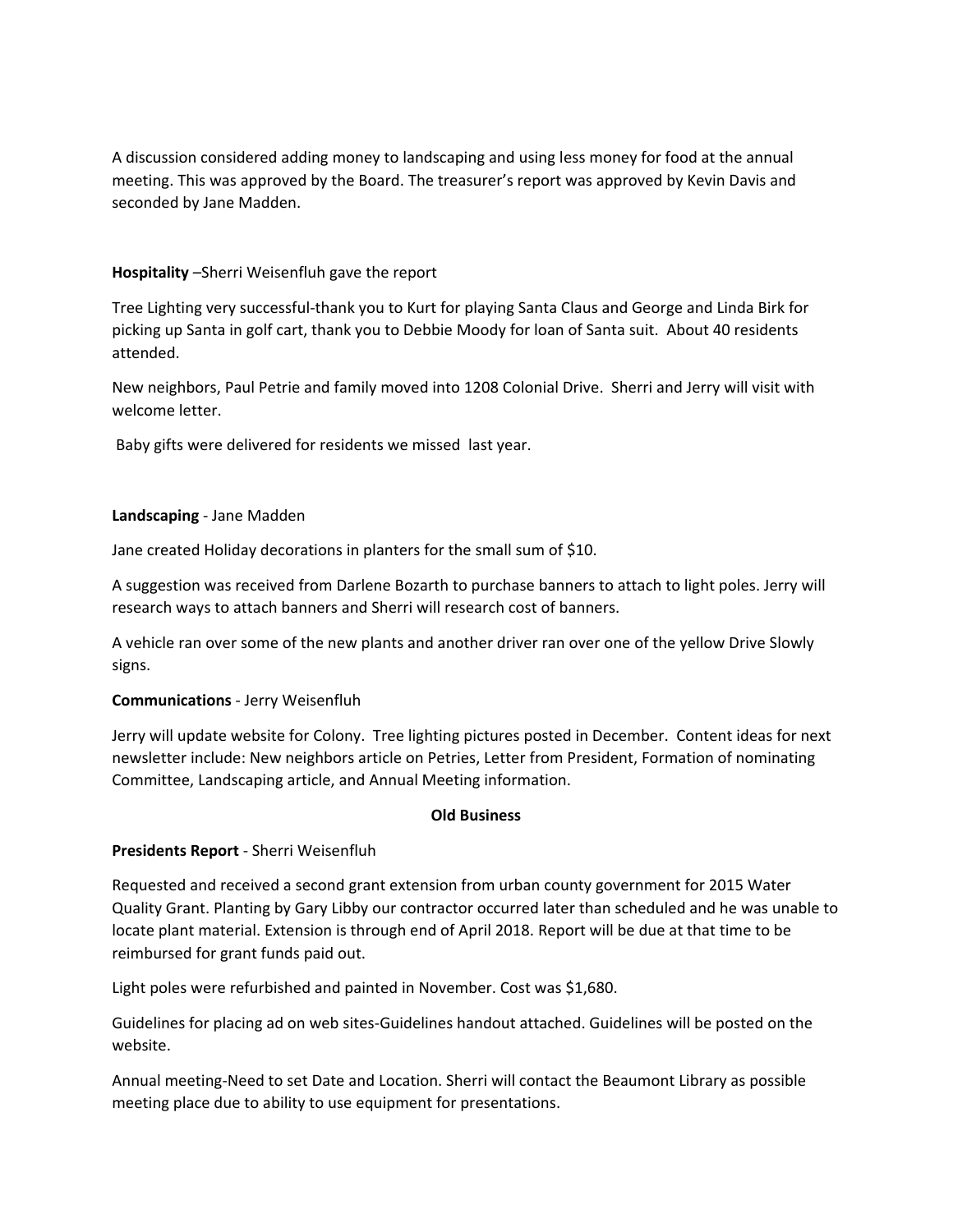#### **New Business**

Assessment of how meeting every two months is working was tabled for next meeting

Meeting adjourned at 8:30 pm

Next meeting will be March 6, 2018 at 6:30 at Weisenfluh' s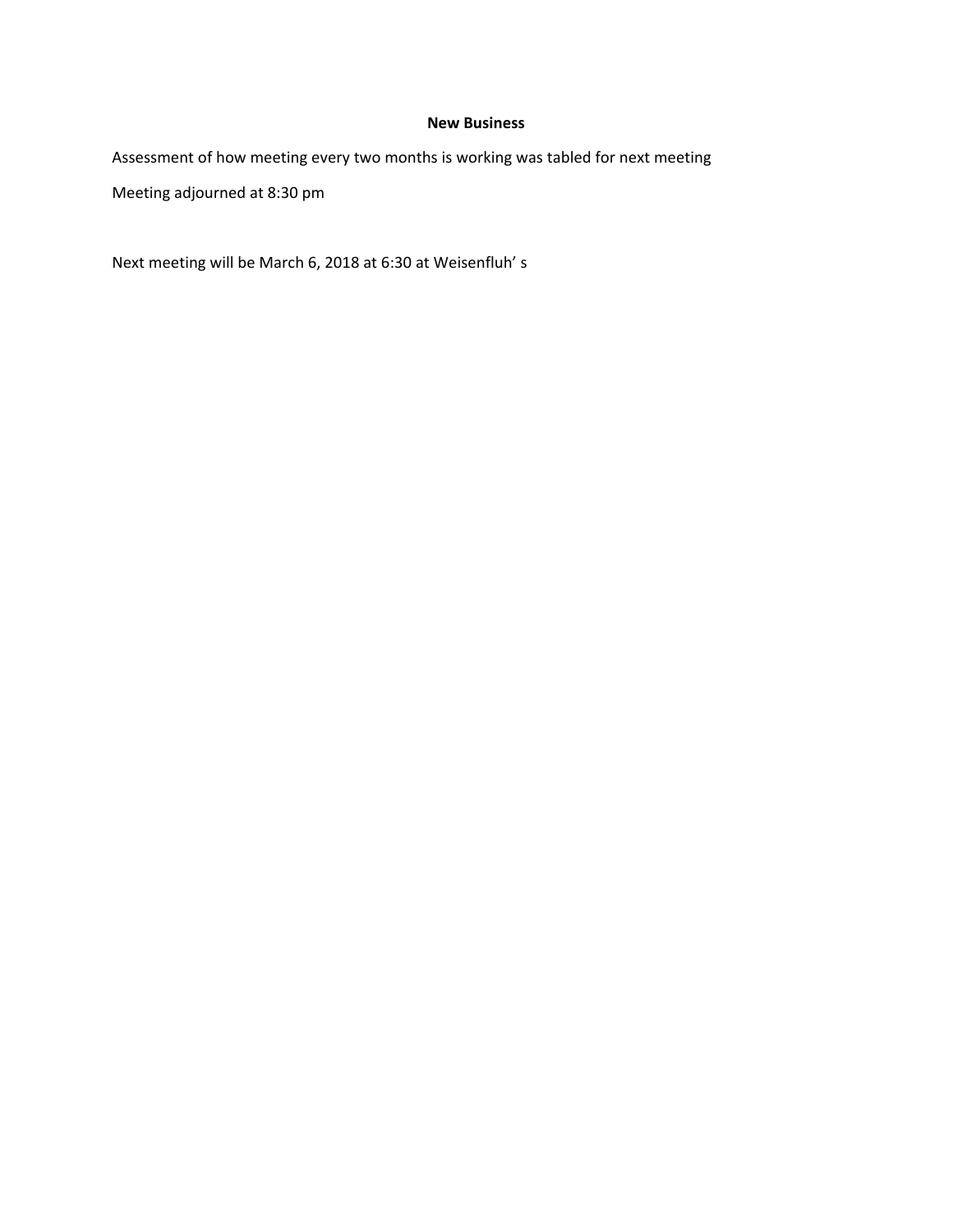#### Colony Neighborhood Association

Board Meeting

**Minutes** 

March 13th, 2018

Present: Jerry Weisenfluh, Sherri Weisenfluh, Rekha Palli, Jane Madden, and Kevin Davis

Guests Perry Bozarth and Linda Birk

Absent: Lori Whitlatch and Kim Bragg

Minutes from January meeting submitted for approval- Jane Madden moved to approve the minutes and Jerry Weisenfluh seconded the motion.

Nominating Committee: A letter was distributed to all colony residents with a letter explaining nominating committee and information on Board positions and duties. Linda Birk, Perry Bozarth suggested a slate:

President: Kevin Davis

Vice president: John Burke

Secretary: Abbie Loynachan

Treasurer: Jerry Weisenfluh

Hospitality: Darlene Bozarth

Landscaping: Jane Madden

Communication: Brigette Prather

Treasurer's report submitted by Jerry Weisenfluh - received an additional resident contribution in Feb. We got \$50 funds for web ad. Since the budget year starts in June 2018, \$25 is for this budget year and \$25 for next year.

Communications: Kim Bragg transitioning website to Jerry Weisenfluh. Jerry is adding historical documents and meeting minutes to the website. Jerry is trying to add newsletter as PDF rather than a web page.

Hospitality report Lori Whitlatch: Lori will be unable to attend the annual meeting and Darlene Bozarth will assist with the meeting. Sherri made a motion to have no food at General body meeting and Kevin seconded it.

Landscaping report-Jane Madden

Jane Madden-Landscape report- Red bud needs to be replaced and daffodils are coming up. Plants at the entrance may have to be replaced. We have \$230 to replace if any plants died.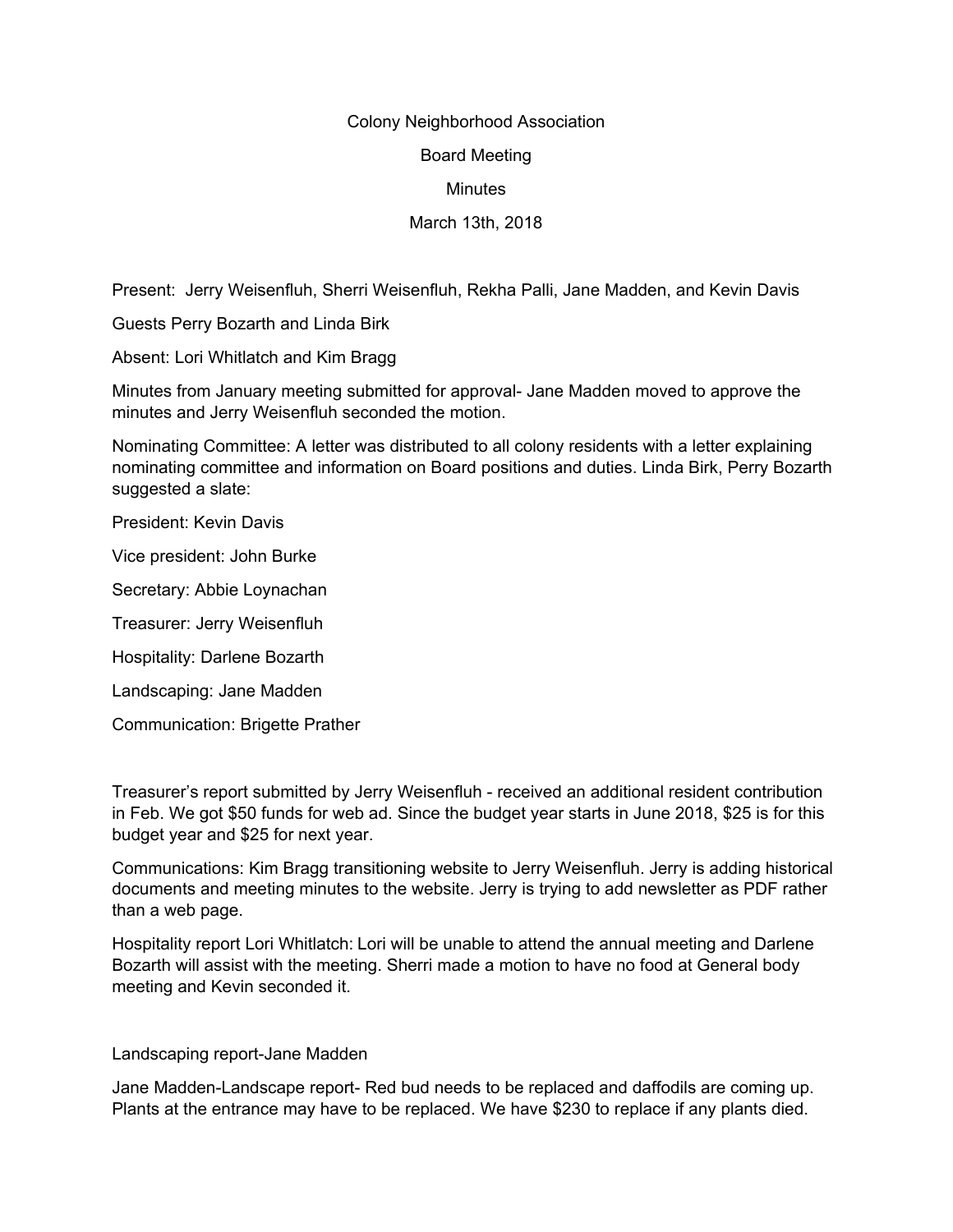Since budget is not available, there will not be any new plants in the pots. Jane will be cleaning up the shrubs.

# Presidents Report-

Sherri Weisenfluh-Held emergency meeting regarding safety issues on February 27, 2018 at St. Raphael Church. Invited Peggy Henson, Officer Towery, David Jones, Parkers Landing Neighborhood Association and the New Colony Residents for this meeting. Minutes for the meeting will be posted.

Sherri made motion to remove fake cameras and Jane second the motion.

In 2009 we tried to do the neighborhood watch, now Kevin is going to lead the neighborhood watch.

Sherri made motion for guidelines for web site advertising and kevin seconded.

Guidelines for web site advertising :( We have one ad on the web)

- 1. Ads will be placed for six months' time frame: January and running through the end of June and/or July through the end of December
- 2. Residents ads cost \$25.00 for a 6 month period and will not be larger than  $\frac{1}{4}$  of 8x10 page.
- 3. Nonresident ads (nonresidents must be recommended by a resident) will cost \$50.00 and also will not be larger than  $\frac{1}{4}$  of 8 x 10 page.
- 4. Money collected from ads will go towards deferring expenses associated with the web page or other neighborhood e3xpenses as needed.
- 5. The board is not responsible creating artwork for sponsored ads. Ads must be provided in image format (jpg or tiff) and have the necessary resolution to display clearly in a 3" by 5" space.
- 6. No political ads

Sherri and Jerry attended a zoning workshop hosted by the Fayette County Neighborhood Council on Feb 17, 2018. Very informative, presented by other experienced neighborhood association presidents. Handouts can be posted on our website to share with interested residents and other board members.

Sherri will begin working on the final report for the Water Quality Grant ASAP; it is due the end of April.

By Laws. We discovered that a copy of a proposed change to the Bylaws was inadvertently posted on the web site, this proposed recommendation for changes has no date, no signature and to the best of my knowledge was never passed. The proposed changes were not passed so have been removed from the Website. This has probably caused confusion. When documents were archived every piece of paper having to do with By Laws was scanned together so it all got placed on the website.

Annual meeting will be held on May 1, 6:30 pm at St Raphael. We have filled out new contract with St Raphael as last facility use form was out of date.

Send Sherri talking points for annual meeting: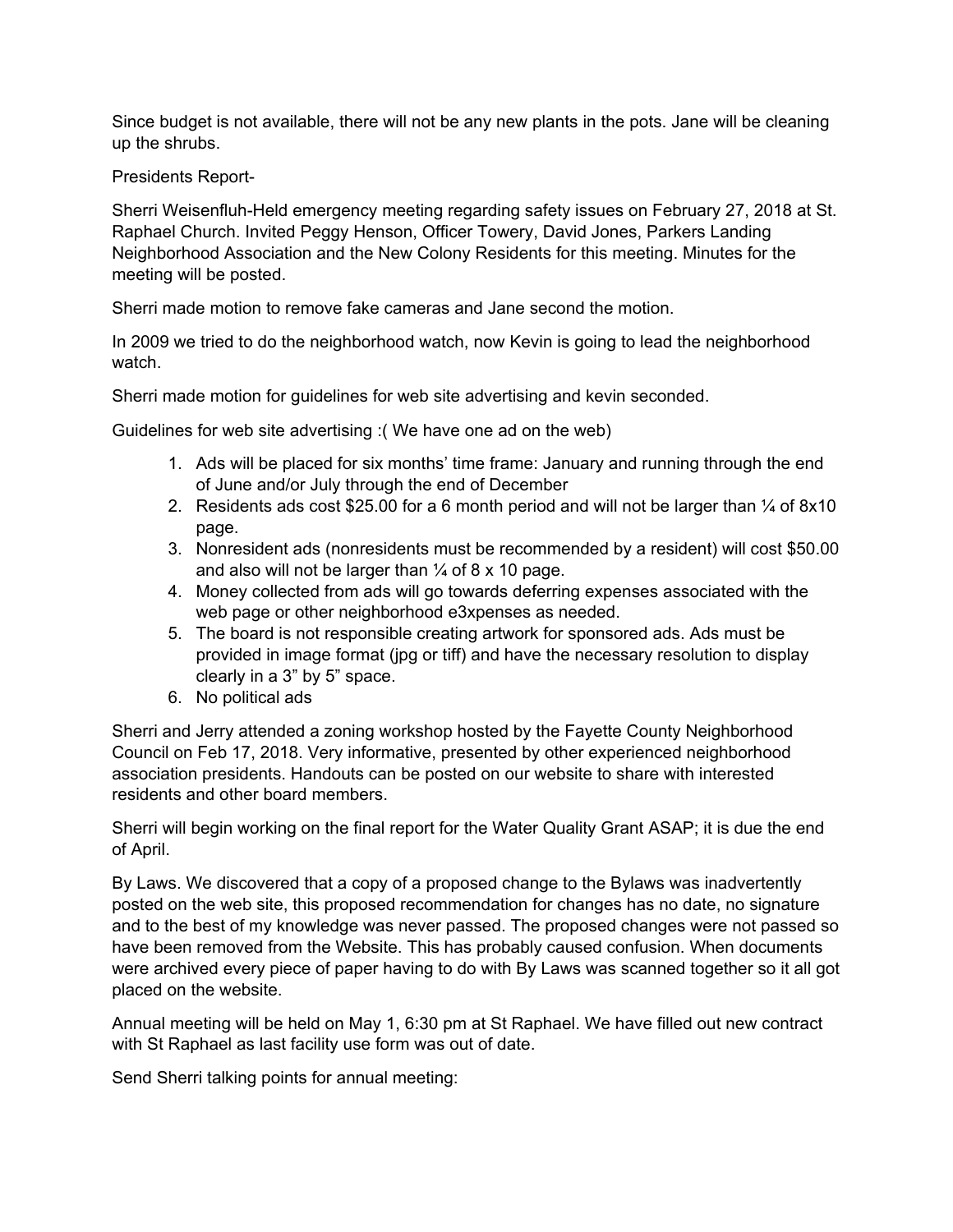Paper ballet gets highest number of votes; Sherri will work on creating a ballets

Guide lines to spend the funds

Nominating committee presented the slate.

Jerry made Motion to contact new members of board and thank them for being willing to serve, there will be a board orientation at the first meeting. Kevin seconded and unanimously voted. Sherri reported three issues gleaned from doing a review of minutes.

Passing on information from present board to next is essential

Taking good meeting minutes for archive purpose.

Board made changes to the slate because of experience and board unanimously voted.

President: Jerry Weisenfluh

Vice president: John Burke

Secretary: Abbie Loynachan

Treasurer: Kevin Davis

Hospitality: Darlene Bozarth

Landscaping: Jane Madden

Communication: Brigette Prather

Meeting adjourned at 8:15 pm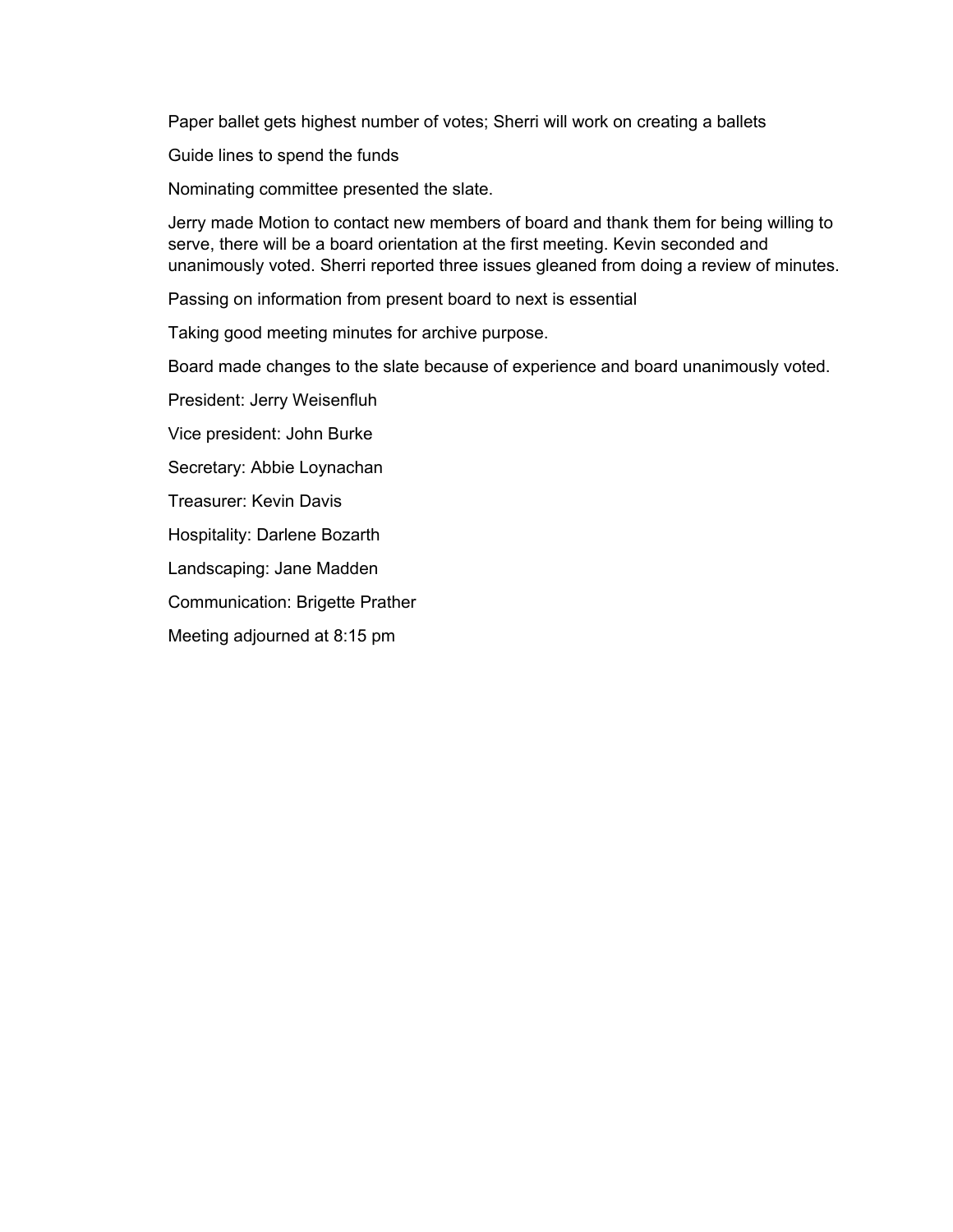# **Colony Neighborhood Association Board Meeting Minutes- June 6, 2018**

Attendance: Jerry Weisenfluh, President; John Burke, Vice President; Abbie Loynachan, Secretary; Kevin Davis, Treasurer; Jane Madden, Landscape; Darlene Bozarth, at large; Brigitte Prather, at large

# Welcome

President, Jerry Weisenfluh called the meeting to order at 6:30 on June 6, 2018. He welcomed the new members of the board and made introductions. The duties of each position are outlined in the neighborhood by-laws from 1961. Jerry also reviewed with the group the boards insurance - the cost, the purpose, and restrictions.

# Budget

The board discussed the budget line by line. Kevin motioned to approve the proposed budget and John second. Jerry and Kevin communicated to the group about an issue with the board's federal ID number in which they are working with PNC Bank and KU to resolve.

Jerry informed the board on the status of neighborhood grants. We are at the end of the restoration grant for Wildcat Chase. Jerry has requested and received \$760 from the Fayette Urban Co. government to help with some final cleanup. The work will be completed in June. The board is open to suggestions on additional funding opportunities.

# Communications

Abbie volunteered to work with Jerry on the newsletters, websites, and any additional neighborhood communications.

# Landscaping

Jane gave an update on the neighborhood landscaping. We raised \$116 in the neighborhood plant sale. The redbud on the split island which fell during a spring snow storm has been replaced and for the most part- everything else is growing and doing well. Jane expects this year will be for maintenance and growth. Although a lot of the plants in the islands are supposed to be drought tolerant, Jane requested that if you see plants that need water to please take some time to help.

The board discussed options for replacing the broken bench on the island of Colonial and Mayflower. No final decision was made. Jane ordered a black metal bench and we will see if we like that option.

# Facilities

John discussed the neighborhood electrical system. In the next 3 years, Kentucky Utilities are expected to replace current meters with a new advanced metering system. Households may opt out of this change, but there will be a one-time opt out fee and an ongoing monthly fee to manually read the meter. More details to come on this in the future.

Additionally, John was asked to analyze our monthly Street Light Billing and investigate mapping the underground wiring servicing our street lights.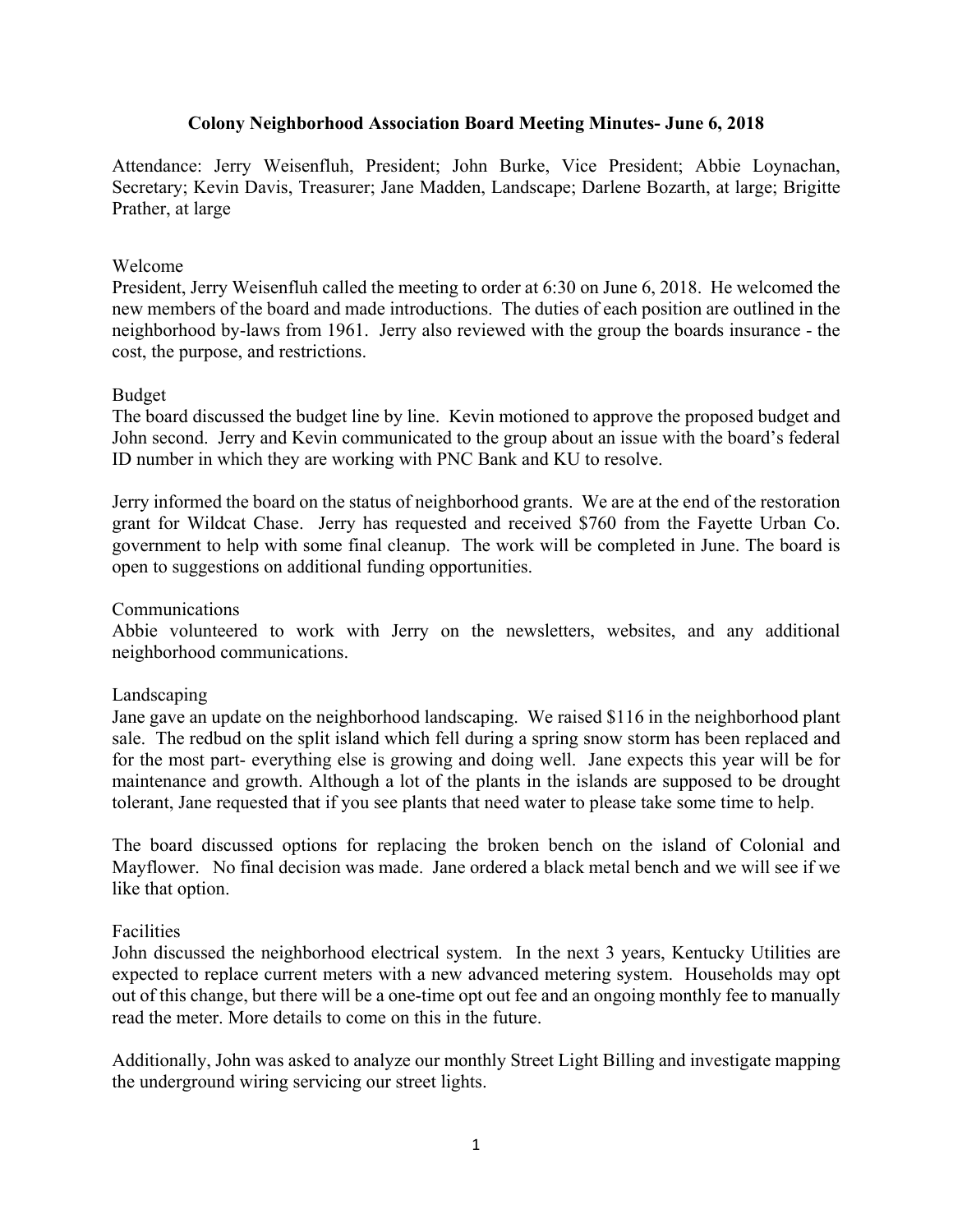Events/Hospitality

Darlene talk through ideas on the neighborhood picnic. We brainstormed ideas to try to get more people and kids to attend and involved. The board picked the neighborhood party date to be September 16 and since there were not any volunteers to host the party, we will likely host the event at the Colonial and Mayflower intersection. Darlene was looking into blocking off the street. Bridget Prather will help Darlene with the event.

# Safety

Kevin spoke briefly about the neighborhood watch. Darlene Bozarth has agreed to be the neighborhood captain of Colonial Dr. and Jennifer Rice will be neighborhood captain of Standish Way.

# Adjourn

The meeting adjourned at 8:20pm.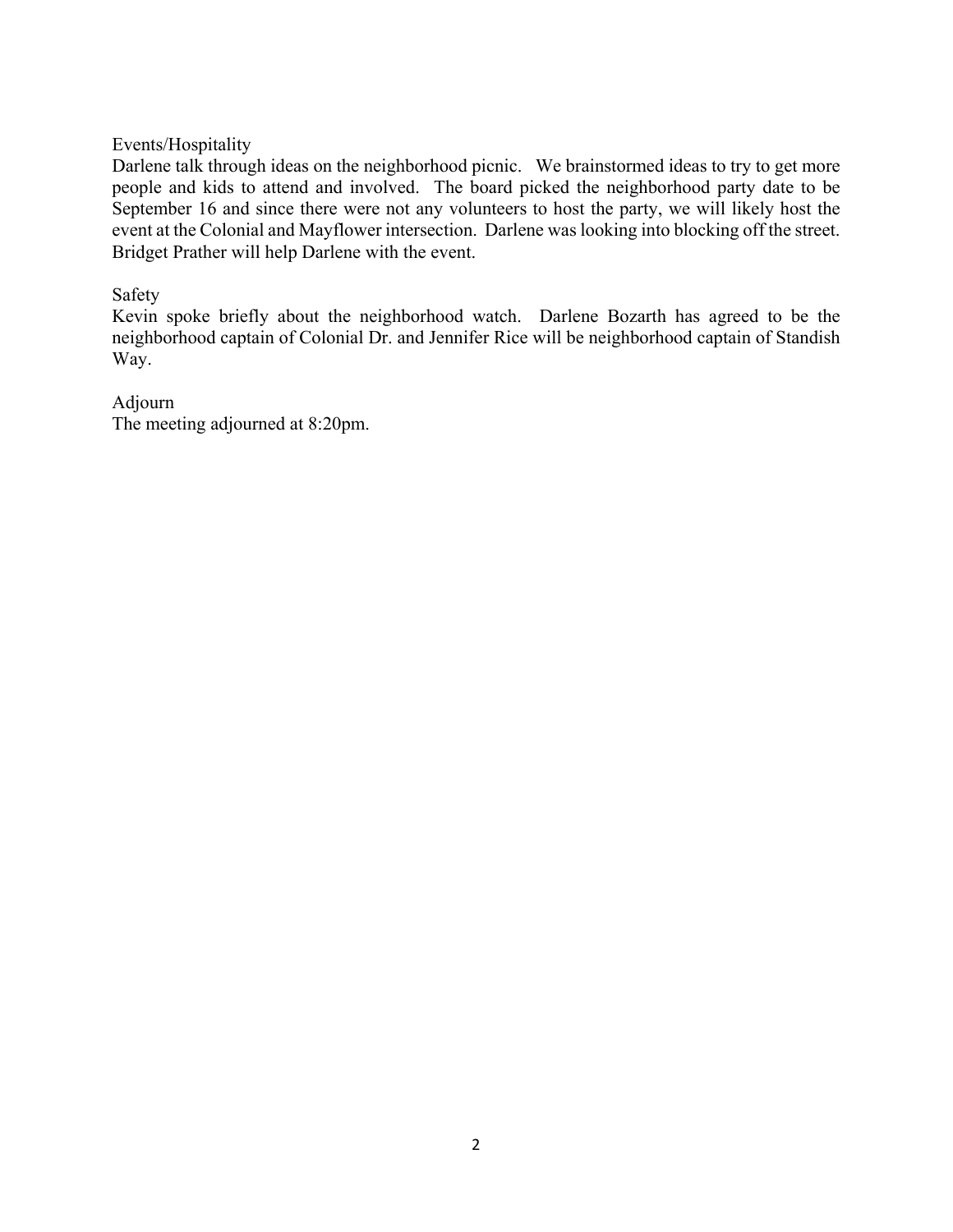Colony Neighborhood Association Board Meeting- October 25, 2018

Attendance: Jerry Weisenfluh, President; John Burke, Vice President; Abbie Loynachan, Secretary; Kevin Davis, Treasurer; Jane Madden, at large; Darlene Bozarth, at large; Sherri Weisenfluh, Past-president

# Administration

Jerry informed the group that he attended a seminar hosted by Billings Law Firm about neighborhood associations. The key take away messages relevant to our HOA were regarding fiscal management and dues participation. Overall, the board does not feel concerned about how the finances are handled since records are available and discussed at each meeting. We are very transparent within the board and to the neighborhood. The board started a discussion about requiring a vote if a purchase was more than 10% of the total budget. We will come back to that discussion in January.

The second topic of interest was regarding dues participation. Since dues are not 'required' the take away message was to keep encouraging a friendly neighborhood and culture, then people will want to participate.

# Treasurer's Report

Kevin provided the budget for review. Abbie motioned to approve and John second.

# Hospitality

The board talked at length and divided duties for the tree lighting event which will be held on December 2 from 5-7 PM. The group decided that going forward, we would like to request canned goods or pantry items at all of our events which will be donated to God's Pantry in Lexington.

The group signed a thank you card for council person Peggy Henson.

#### Communications

Jerry motioned to approve the August 30, 2018 meeting minutes and Jane second.

The recent newsletter received a lot of positive feedback and we are planning to have the next one out in February/March. The group discussed conducting interviews on long-term residents of the Colony for the 'Meet Your Neighbors' page. Additionally, several article ideas were discussed.

#### Landscaping

A big thank you to John Burke for his work on the neighborhood teak benches. He refinished them and they look brand new. Now that the benches are back in place, Jane has been working to put some landscaping around them. Jane brought up a concern about workers parking on the islands and causing damage. The board discussed putting up a 'No Parking' sign but determined it would be better to simply ask the repeat offender to be a little more careful of the space.